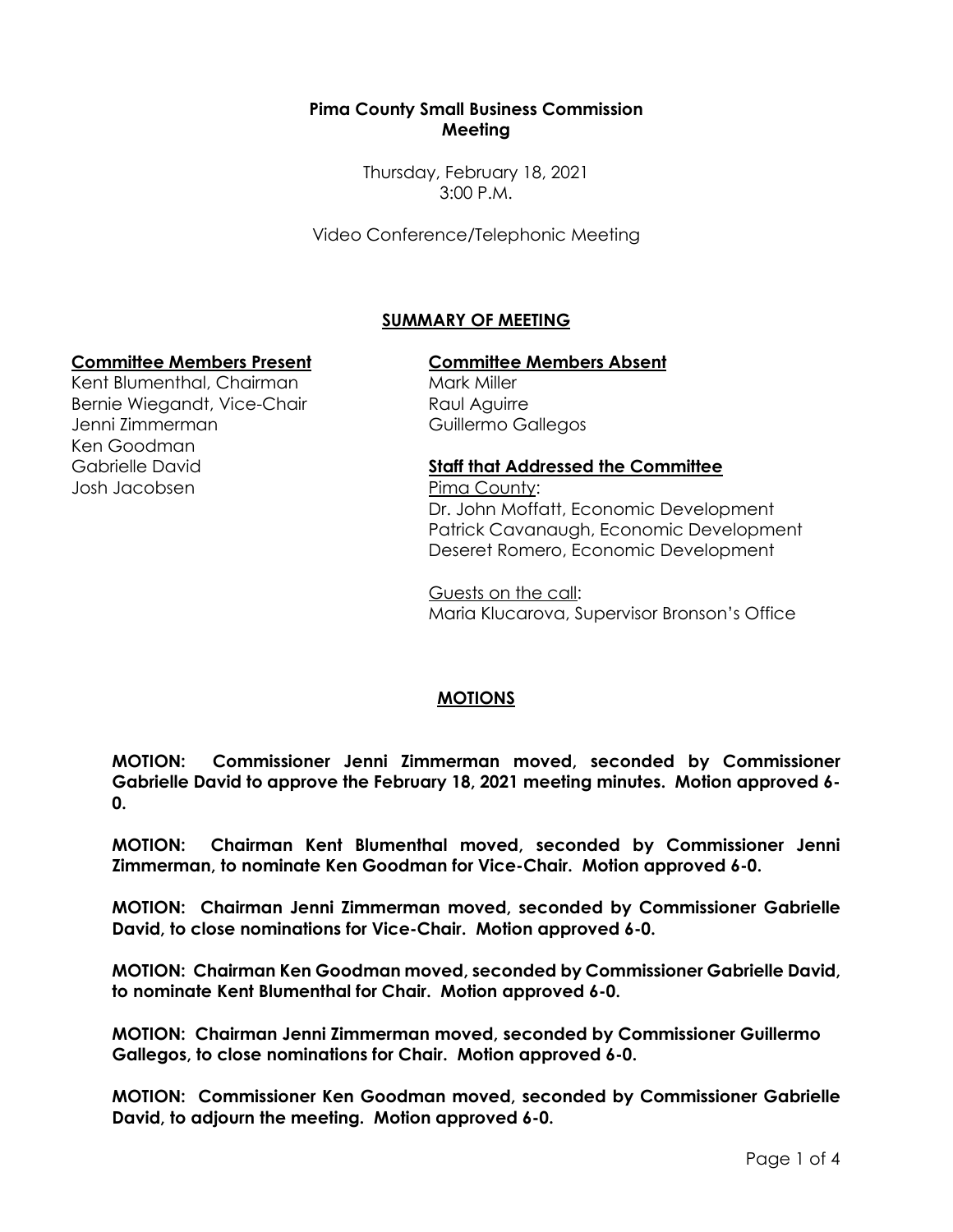## **MEETING SUMMARY**

## 1. Call to Order

The meeting began at 3:09 p.m.

### 2. Roll Call

Roll call was conducted by Deseret Romero to start the meeting.

### 3. Call to Public

Ms. Maria Klucarova with Supervisor Sharon Bronson's Office greeted the Commission.

### 4. Approval of Minutes

**MOTION: Commissioner Jenni Zimmerman moved, seconded by Commissioner Gabrielle David to approve the February 18, 2021 meeting minutes. Motion approved 6- 0.**

#### 5. Chair's Report: Review of the agenda and virtual meeting protocols

Chairman Kent Blumenthal provided a brief overview of the meeting protocols and the review of the meeting agenda. The Chairman then introduced Pima County Tourism and Attractions Director Diane Frisch.

### 5. Ms. Diane Frisch, Director, Pima County Tourism and Attractions presentation (30 minutes)

Ms. Diane Frisch provided a PowerPoint presentation to the Commission specific to tourism and attractions in southern Arizona.

Ms. Frisch then answered questions from the Commission and discussed the following topics.

- PimaEats Program
- Hospitality Workforce
- TOP NEW BOTTOM OLD
- 6. Coordinator's report: Update on Federal, State and Local small business COVID-19 assistance

Mr. Patrick Cavanaugh reported on the following items.

- County Administrator's recent correspondence related to the COVID-19 pandemic
- Vaccines (County staff working on 1B2 Rollout/ 300,000 vaccines March April/supply issues)
- State orders for Restaurants (Funding and patios extensions)
- Direct Aid to Cities/Counties/States (rent, utilities, etc…)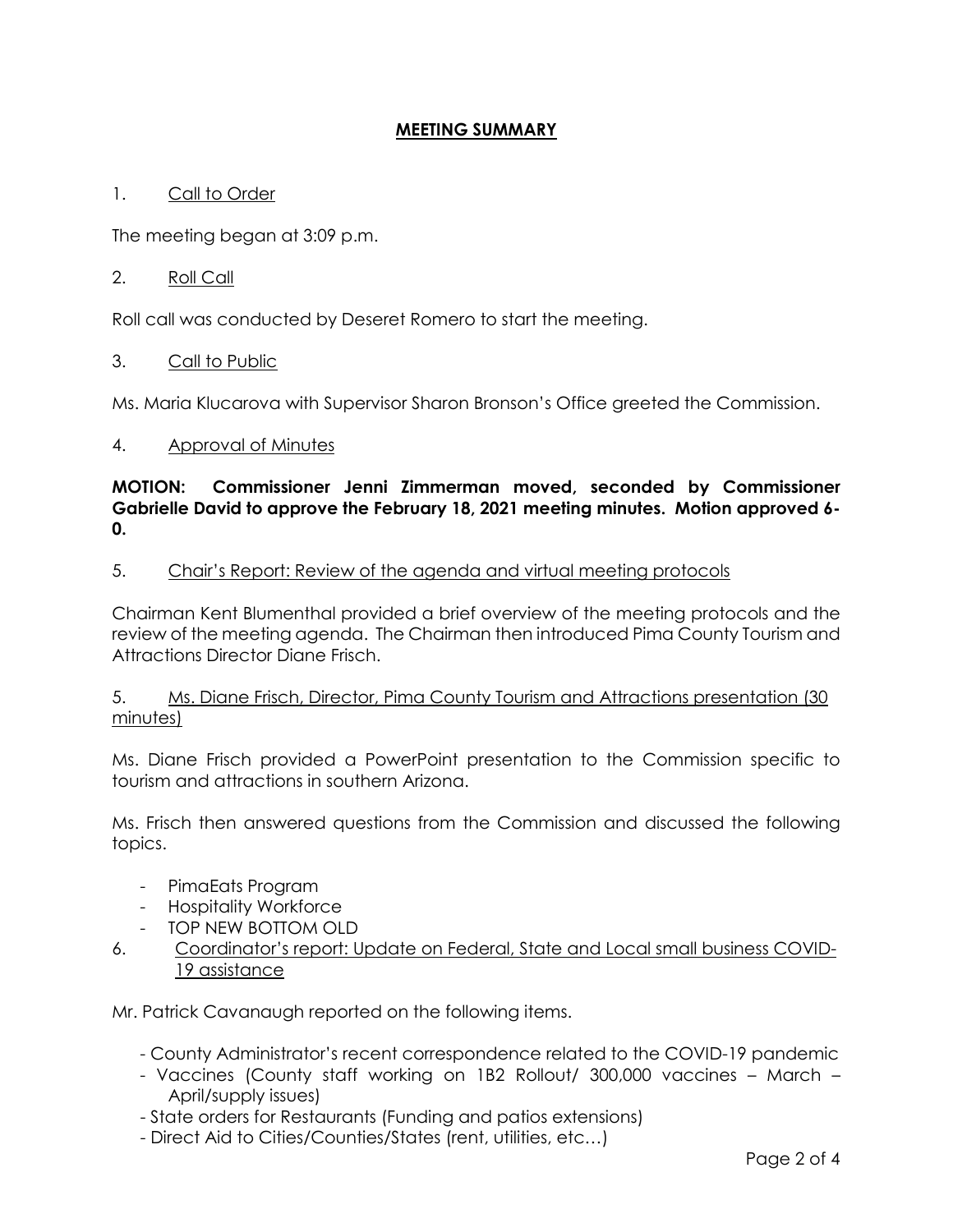### - Small Business Loans

Commissioner Zimmerman expressed her concern not being able to find employees to hire.

#### 7. Updates

a) County Supervisor appointments to fill two (2) SBC vacancies

Mr. Cavanaugh reported that both the District 2 and District 4 office were working on their vacancies.

b) 'Ready for You 2.0'

Mr. Cavanaugh reported that while the CARES funding has expired, County Administration has designated \$50,000 for the 'Ready for You 2.0" and that staff would be identifying a time to which the group could continue their discussion of the 2.0 program.

c) SBC-proposed revisions to the Pima County 'COVID-19 Safety Standards Business & Community Reporting' webpage

No update.

d) 2020 Small Business Awards

Ms. Romero reported that two of the award winners had received their award of \$500 and that the remaining award winner was working with the County Vendor Relations to finalize their vendor status in order to receive their award.

Chairman Blumenthal inquired as to the when the Board of Supervisors would return to in-person meetings.

Mr. Cavanaugh noted that the Board had not directly indicated the timeframe but he was thinking it could possibly be in March or April.

#### 8. Nominations for Small Business Commission Officers (2021-2022)

Vice-Chair Nomination

## **MOTION: Chairman Kent Blumenthal moved, seconded by Commissioner Jenni Zimmerman, to nominate Ken Goodman for Vice-Chair. Motion approved 6-0.**

**MOTION: Chairman Jenni Zimmerman moved, seconded by Commissioner Gabrielle David, to close nominations for Vice-Chair. Motion approved 6-0.**

Chair Nominations